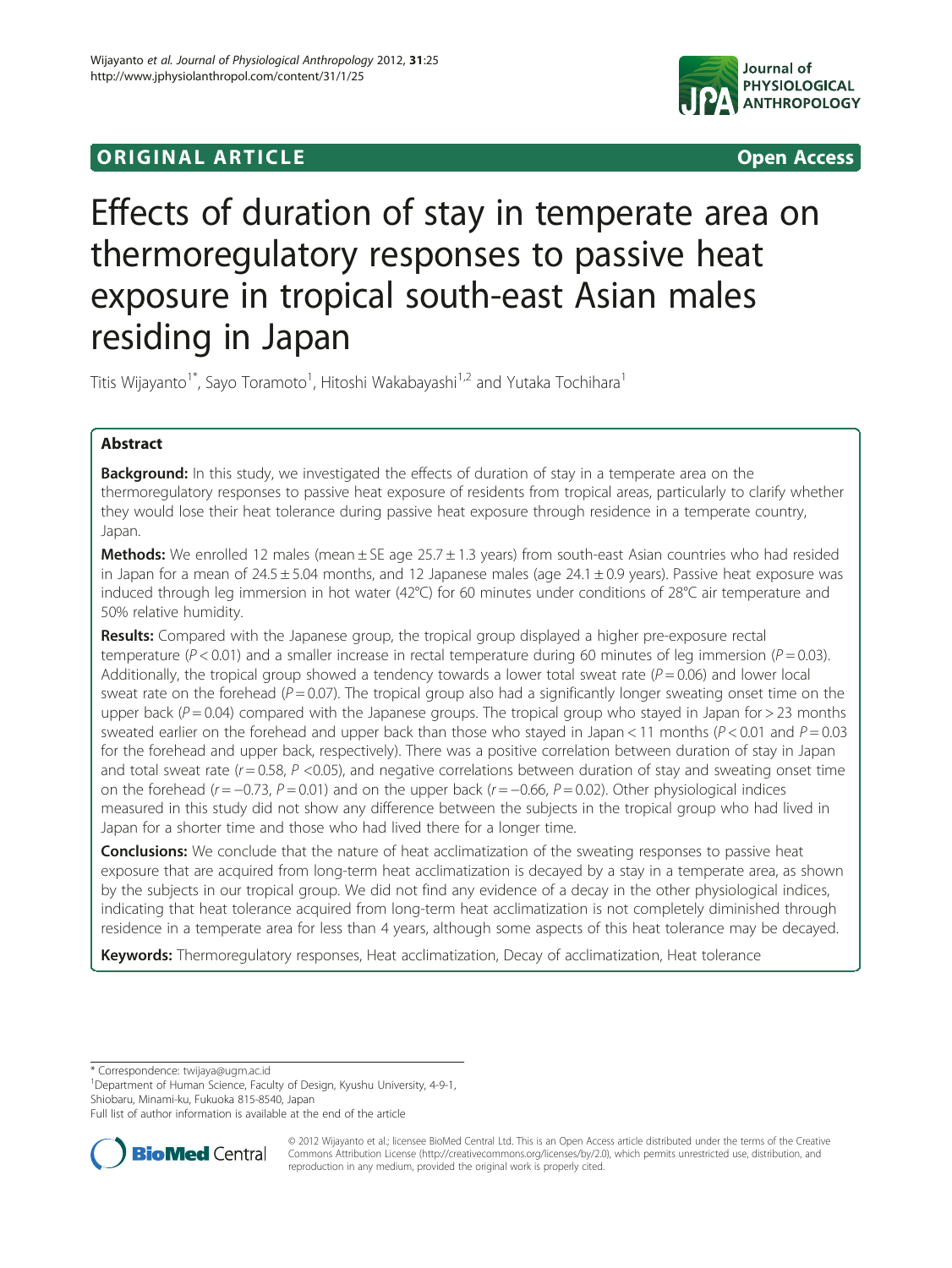## Background

A number of studies on heat acclimatization, in terms of physiological and behavioral adaptation, have been reported over the past half century. Residents from tropical areas, who were naturally acclimatized to a hot environment, were reported to have better tolerance to any given heat exposure than residents of temperate areas. In a series of studies on heat acclimatization in tropical natives from Malaysia and temperate natives from Japan [[1-3](#page-8-0)], the Malaysians appeared to display higher rectal temperature under pre-exposure conditions, with smaller increases of rectal temperature during passive heat exposure [\[3](#page-8-0)] and during sub-maximal exercise in heat [[2\]](#page-8-0). The tropical native Malaysians also exhibited lower local sweat rate with a longer sweating onset time during heat exposure compared with the Japanese [[3\]](#page-8-0). The aforementioned thermoregulatory responses in tropical natives, including higher core temperature at rest condition [\[4](#page-8-0)-[7\]](#page-8-0), sweat rate suppression [[8,9\]](#page-8-0), a smaller number of activated sweat glands [\[3,10](#page-8-0)] and higher skin temperature for enhancing dry heat loss [\[7,11\]](#page-8-0), have been suggested to be the result of long-term heat acclimatization to physiological functions, and indicate a superior heat tolerance in people from tropical areas [[6,9\]](#page-8-0).

It is well established that, in contrast to long-term acclimatization, short-term acclimation enhances heat tolerance by reducing resting and exercise heart rate, lowering resting core temperature and threshold for the onset of sweating [[12,13\]](#page-8-0), and inducing higher sweat rate [[14-](#page-8-0)[16](#page-9-0)]. Lind [[17\]](#page-9-0) suggested that heat tolerance gained from short-term acclimation might be retained for 2 weeks after the last day of exposure, and then disappears rapidly if it is not maintained by repeated heat exposure. It was reported that heat tolerance disappeared at around 6 to 21 days post-acclimation [[15,18\]](#page-9-0) and that every 2 days without working resulted in decay of acclimation [[19\]](#page-9-0). The percentage decay of acclimation is greater for sweat rate and heart rate than for core temperature after ceasing acclimation [[15,18,20](#page-9-0)]. Although studies on the decay of short-term acclimation are well documented, study on the decay of long-term heat acclimatization are relatively rare.

In the late 1970s, Hori *et al.* [[21\]](#page-9-0) conducted a study comparing the sweating reaction of migrants from Okinawa (a sub-tropical area) who had lived on the Japanese mainland for less than 3 years with those who had lived on the mainland for more than 10 years. The Japanese from Okinawa were considerably to have more adapted to hot environment since they were born compared with the mainland Japanese; the Japanese from Okinawa were reported to have more advanced heat acclimatization than Japanese in the mainland, even though the Okinawans had lived on the main island of Japan for less than 3 years [\[22](#page-9-0)]. In comparison between the migrants from Okinawa who had stayed for less than 3 years and those who had stayed for more than 10 years, the physiological responses of sub-tropical natives from Okinawa decayed after long-term residence in the temperate area [\[21](#page-9-0)]. However, even though Okinawa is located in a subtropical region and the summer is longer than the winter, there is seasonal variation in thermoregulatory responses to heat in the residents from Okinawa [\[23](#page-9-0)]. We suggest therefore that sub tropical natives from Okinawa cannot be considered to have a similar level of acclimatization as those of tropical natives. Saat et al. [[24\]](#page-9-0) reported that Malaysians who stayed in Japan for more than 27 months had a tendency to have a shorter sweating onset time than those who stayed in Japan for less than 15 months. Additionally, Lee et al. [[25\]](#page-9-0) found that the sweating onset time was shorter and the sweat volume was greater in Malaysians with a longer duration of stay in Japan for 2 to 72 months, indicating a gradual decay of heat acclimatization of tropical natives residing in temperate area. The aforementioned reports seem to answer the historical debate regarding the importance of genotype [\[26,27](#page-9-0)] or phenotype [[8,](#page-8-0)[28-30\]](#page-9-0) in heat adaptation; that is, heat acclimatization in tropical natives is a reflection of their physiological adjustment to environmental factors rather than involvement of genetic factors.

A recent study by Lee et al. [[31](#page-9-0)] reported another study on the decay of heat acclimatization in tropical natives. Despite their prolonged residence in temperate climate for up to 61 months, these subjects did not show any evidence of decay of heat acclimatization as mea-sured by cutaneous thermal sensitivity. Lee et al. [[31](#page-9-0)] considered that this decay in cutaneous thermal sensitivity might occur after the adjustment of sudomotor or vascular activity. In heat acclimation studies [\[15,32\]](#page-9-0), the decay was greater for heart rate and sweat loss than for rectal temperature, and the heat tolerance gained from short-term heat acclimation did not completely disappear after ceasing acclimation. In addition, although some studies have shown evidence of changes in sweating response was seen after a prolonged stay in a temperate area [[24](#page-9-0),[25](#page-9-0)], other studies have reported no indication of reduction in cutaneous thermal sensitivity [[31\]](#page-9-0). It seems therefore that there might be stages in the decay of heat acclimatization in tropical natives, depending on the time they spend residing in temperate area, just as there are stages for development and decay in short-term heat-acclimation studies.

Most of the aforementioned studies on the decay of heat acclimatization in tropical natives are based on the local sweat response activated by acetylcholine applied iontophoretically [\[24,25\]](#page-9-0) or on the cutaneous thermal threshold [\[31\]](#page-9-0). Except the study investigating decay of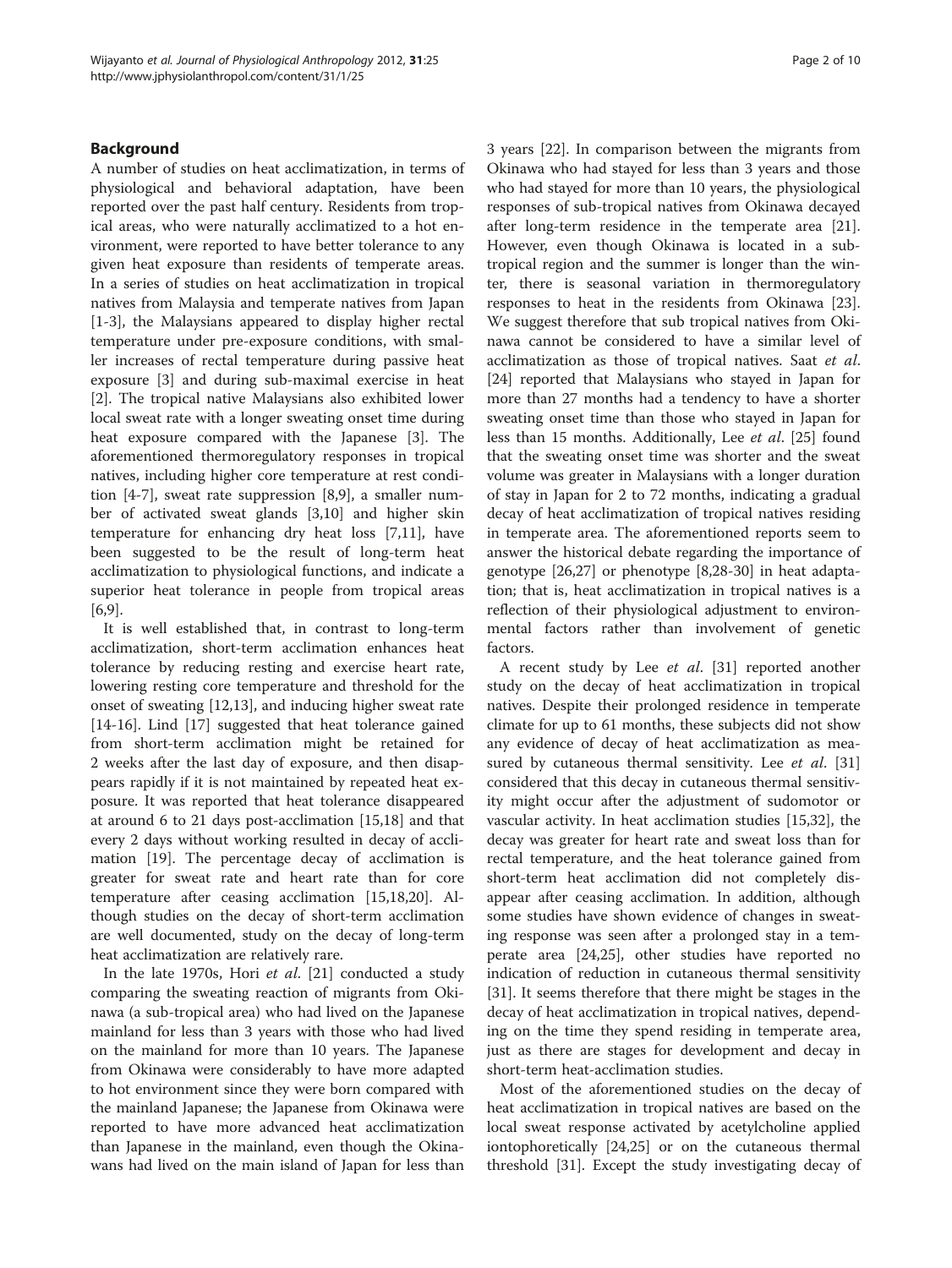heat tolerance during heat exposure in sub tropical natives from Okinawa [[21\]](#page-9-0), there has been less research directly investigates whether heat tolerance during exposure in long-term acclimatized tropical natives is affected by their prolonged residences to temperate area. The present study seeks to investigate the thermoregulatory responses to passive heat exposure in the tropical group who were born and raised in the tropics but moved to live in a temperate area. This study particularly clarified whether the tropical group will lose their heat tolerance during passive heat exposure through residence in a temperate country. We hypothesized that the decay of heat acclimatization in the tropical group might not completely disappear, but would partially decay through prolonged residencies in a temperate climate, indicating stages of decay of heat acclimatization in tropical natives after residing in temperate areas.

## Methods

## Ethics approval

All experimental protocols were approved by the institutional review board of Kyushu University. The purpose of the study and the procedures were explained to the subjects before they provided consent.

## Subjects

Twelve male students from south-east Asian countries (tropical group (TR): five Indonesians, four Vietnamese, one Thai, one Filipino, and one Malaysian) who had been residing in Fukuoka, Japan for  $24.5 \pm 5.04$  months (range 4 to 47 months) before the experiment, were enrolled in the study. The control group was comprised of 12 Japanese male students who were born and raised in Japan (Japanese group, JP). The TR subjects were born and raised in the tropical countries, defined as countries with hot and humid weather and with two seasons (dry and rainy).

The morphological characteristics for the TR group were (mean  $\pm$  SE) age 25.67  $\pm$  1.28 years (range 19 to 33 years), height  $173.23 \pm 1.53$  cm (range 164.5 to

183.0 cm), body mass  $63.55 \pm 1.34$  kg (range 55.73 to 69.97 kg), total body surface area (BSA)  $1.80 \pm 0.03$  m<sup>2</sup> (range 1.67 to 1.95 m<sup>2</sup>), ), BSA/body mass  $0.028 \pm 0.0003$  m<sup>2</sup>/kg (range 0.027 to 0.029 m<sup>2</sup>/kg), and percentage body fat (BF)  $20.03 \pm 1.53\%$  (range 13.1 to 31.8%). The characteristics for the JP group were age  $24.08 \pm 0.91$  years (range 22 to 33 years), height  $169.93 \pm 1.64$  cm (range 162 to 177.6 cm), body mass  $59.70 \pm 2.45$  kg (range 46.75 to 72.92 kg), total BSA  $1.72 \pm 0.04$  m<sup>2</sup> (range 1.50 to 1.91 m<sup>2</sup>), BSA/body mass  $0.029 \pm 0.0006$  m<sup>2</sup>/kg (range 0.026 to 0.032 m<sup>2</sup>/kg), and percentage BF  $19.96 \pm 1.25$  (range 14.8 to max 25.9%). There were no significant differences in morphological characteristics between TR and JP group.

Subjects in both groups were all undergraduate or graduate school students with a similar physical activity level. Most of the subjects were not currently engaged in any endurance sports activity, either personally or as a group activity. No major differences in dietary habits were apparent between the two groups, and none of the subjects was vegetarian. Subjects in the TR group did not report any significant change in the composition of their diet after arriving in Japan. All the subjects in the TR group reported no residency in any temperate country for more than one year before coming to Japan.

Based on the length of their stay in Japan, the TR group was divided into two groups: TR-S  $(n = 5)$  for those who had been living in Japan for 4 to 12 months, and TR-L  $(n = 7)$  for those who had been living in Japan for 23 to 47 months. There are no significant differences in the morphological characteristics between TR-S and TR-L (Table 1). For all the subjects in the TR-S group, they had experienced winter for the first time during their stay in Japan.

#### Experimental procedures

Subjects wore only shorts during the experiment and they maintained a sitting position on a chair in an environmental chamber maintained at an air temperature of 28°C and 50% RH for more than 40 minutes to allow

Table 1 Morphological characteristics of the tropical group (TR) and its sub-groups (short stay (TR-S), and long stay (TR-L)) and the Japanese group  $(DP)^1$ 

|                                   | TR-S $^{2}$ n = 5 | TR-L, $^3$ n = 7  | $TR, n = 12$      | $JP, n = 12$      |  |  |  |
|-----------------------------------|-------------------|-------------------|-------------------|-------------------|--|--|--|
| Age, years                        | $23.40 \pm 1.86$  | $27.29 + 1.57$    | $25.67 \pm 1.28$  | $24.08 \pm 0.91$  |  |  |  |
| Body height, cm                   | $173.52 + 2.35$   | $173.01 + 2.18$   | $173.23 + 1.53$   | $169.93 + 1.64$   |  |  |  |
| Body mass, kg                     | $63.44 + 1.88$    | $63.63 + 1.99$    | $63.55 + 1.34$    | $59.70 + 2.45$    |  |  |  |
| $BSA4$ , m <sup>2</sup>           | $1.80 \pm 0.03$   | $1.80 + 0.04$     | $1.80 + 0.03$     | $1.72 + 0.04$     |  |  |  |
| BSA/body mass, m <sup>2</sup> /kg | $0.03 \pm 0.0004$ | $0.03 \pm 0.0004$ | $0.03 \pm 0.0003$ | $0.03 \pm 0.0006$ |  |  |  |
| Body fat, %                       | $18.86 \pm 1.81$  | $21.43 \pm 2.11$  | $20.03 \pm 1.53$  | $19.96 + 1.25$    |  |  |  |

1 Data are presented as mean ± standard error.

 $2$ TR-S, Tropical subjects who had stayed in Japan for < 11 months before the experiment.

<sup>3</sup>TR-L, Tropical subjects who had stayed in Japan for > 23 months before the experiment.

4 BSA, body surface area.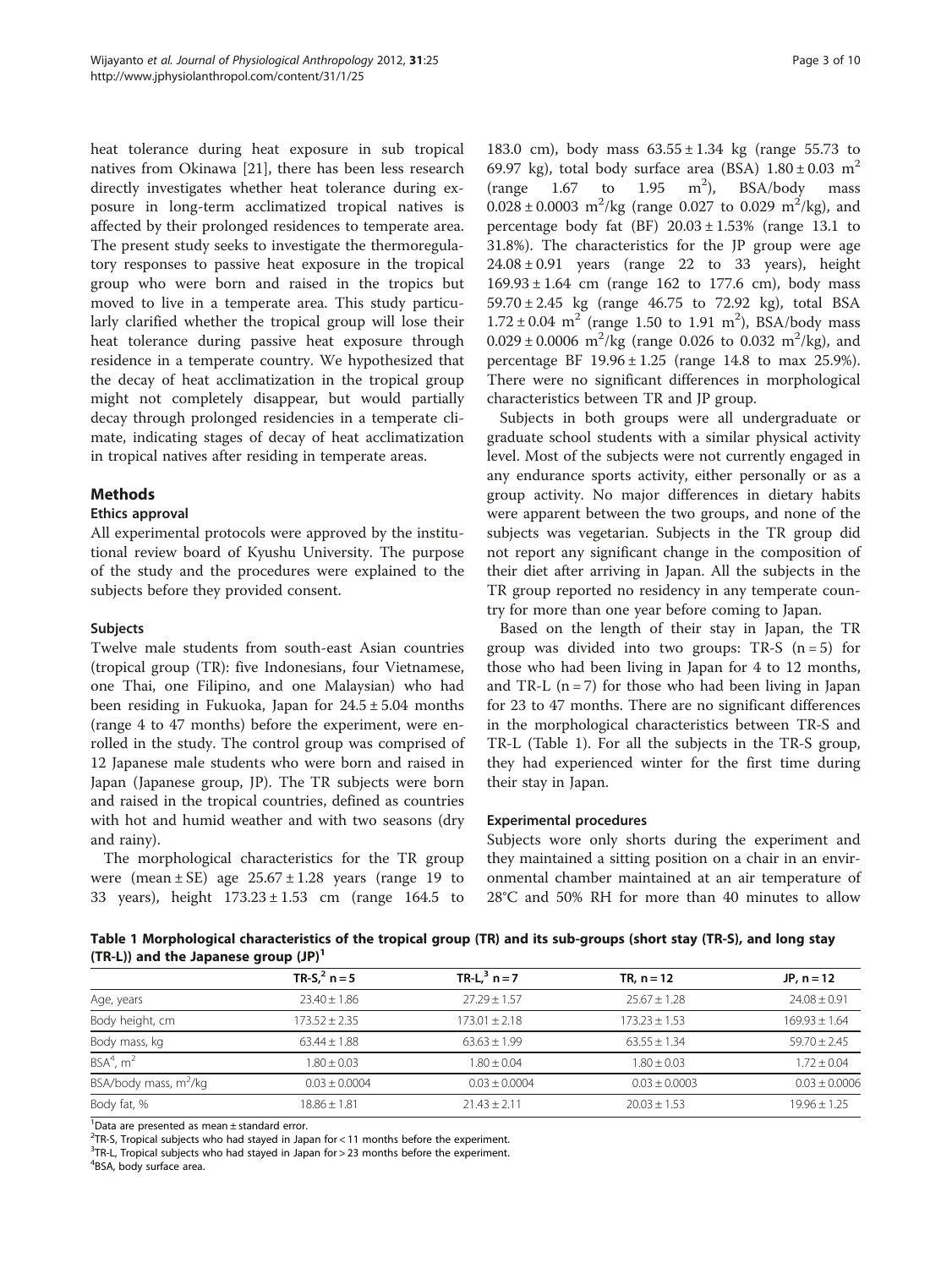attachment of sensors. A 10-minute stabilization period was then allowed for baseline measurement, followed by 60 minutes of passive heating in the same environmental chamber, which was induced through immersion of the lower legs to the knees in water at 42°C. Leg immersion in hot water has been experimentally used previously to investigate the heating of subjects in order to raise body temperature and enhance sweating [[3,6,9\]](#page-8-0). To minimize any circadian rhythm effect on the physiological responses, each experimental session was started at 13.00 for all subjects after they were given an initial rest period of 2 hours, during which they lay in the supine position in a chamber maintained at an air temperature of 28°C and 50% RH. The same experimental protocol was applied to both the TR and JP subjects. The experiment was performed in winter for both TR and JP groups.

## Measurements

Rectal temperature  $(T_{re})$  and skin temperatures were monitored every 2 seconds with thermistor probes (LT-8A; Gram Corporation, Saitama, Japan).  $T_{re}$  was monitored with a thermistor probe inserted 130 mm beyond the anal sphincter throughout the test, and skin temperatures were monitored at 10 body sites: forehead, upper back, chest, abdomen, upper arm, forearm, hand, thigh, calf, and foot. Mean skin temperature  $(T_{SK})$  was calculated using the modified Hardy and DuBois' equation:

 $\overline{T}_{sk} = 0.07T_{\text{forehead}} + 0.35(T_{\text{check}} + T_{\text{abdomen}} + T_{\text{upperback}})$  $3 + 0.14(T_{\text{upperarm}} + T_{\text{forearm}})/2 + 0.05T_{\text{hand}} + 0.19T_{\text{thigh}} +$  $0.13T_{\text{calf}} + 0.07T_{\text{foot}}$ .

Heart rate (HR) was measured every second using an HR monitor (RS400; Polar Electro Oy, Kempele, Finland) placed around the subject's chest. Forearm blood flow (FBF; expressed as ml/100 ml) was measured by venous occlusion plethysmography with a strain gauge containing mercury in an elastic tube placed around one-third of the upper right forearm positioned above the heart level. The hand was eliminated from the circulation by a wrist cuff inflated to 200 mmHg, and venous return from the forearm was occluded with an upperarm cuff inflated to 50 mmHg. FBF was measured three times at 5 minutes before starting leg immersion as baseline, and every 10 minutes after the commencement of leg immersion, and the three readings were averaged.

Systolic blood pressure (SBP) and diastolic blood pressure (DBP) were measured in the right upper arm at the heart level using automatic tonometer (HEM-737, OMRON, Japan) at 5 minutes before leg immersion and every 10 minutes thereafter. Mean arterial blood pressure (MAP) was calculated as

 $MAP = DBP + (SBP - DBP)/3.$ 

Forearm vascular conductance (FVC) was defined as the ratio of respective FBF to MAP. The relative values of FBF and FVC were calculated as the percentage change in FBF and FVC at the end point of the leg immersion session relative to the baseline value.

Total body sweat rate  $(M_{\rm sw})$  was calculated from nude body mass measured before and after leg immersion using a calibrated scale (Mettler ID2 MultiRange; Mettler-Toledo GmbH, August Sauter, Germany) with a minimum calibration of 1 g. Subjects were instructed to towel-dry themselves thoroughly before body mass measurement. Actual total body mass loss during leg immersion was corrected for insensible body mass loss, and then divided by total leg immersion time (60 minutes) and BSA. Insensible body mass loss was estimated using the differences in body mass before and after the initial 2 hour rest in the chamber maintained at an air temperature of 28°C and 50% RH. Local sweat rate  $\dot{m}_{sw}$ on the forehead, back (left scapula), and left forearm (ventral, mid-anterior) were measured continuously using a ventilating capsule method hydrometer (Atmo Chart SS-100II; Kands Co. Ltd, Kariya, Japan). A cylindrical sweat capsule with a diameter of 11.2 mm, which covered a skin area of  $1 \text{ cm}^2$ , was mounted on each body region measured in this study, and was ventilated with dry air at a rate of 0.3 L/min. Sweating onset time (OT) was determined as the time until a prompt increase of  $\dot{m}_{sw}$  after the commencement of leg immersion.

## Data analysis

Data and figures are presented as mean ± standard error (SE). Values after 60 minutes of leg immersion were calculated from the mean readings during the last 5 minutes (from 55 to 60 minutes). Statistical analysis was performed using SPSS software (version 15 for Windows; SPSS Inc., Chicago, IL, USA). Data from time-course measurements were evaluated using repeated measures ANOVA (time  $\times$  group) with Tukey's post hoc test to identify the overall difference between TR and JP. We additionally treated the data of local sweat rate on the forehead, upper back, and forearm using repeated measures ANOVA (time  $\times$  region) to test the local sweat rate distribution in both group. In cases where no significant interaction was shown by two-way ANOVA, the unpaired Student's *t*-test was performed to test group differences between TR and JP subjects for each point of time. Total sweat rate and sweating OT were compared using the unpaired Student's t-test between the TR and JP group, and between the TR-S group and TR-L group. The relationships between the duration of stay in Japan and physiological indices measured during leg immersion in the TR group were examined using Pearson's correlation coefficient analysis.  $P < 0.05$  was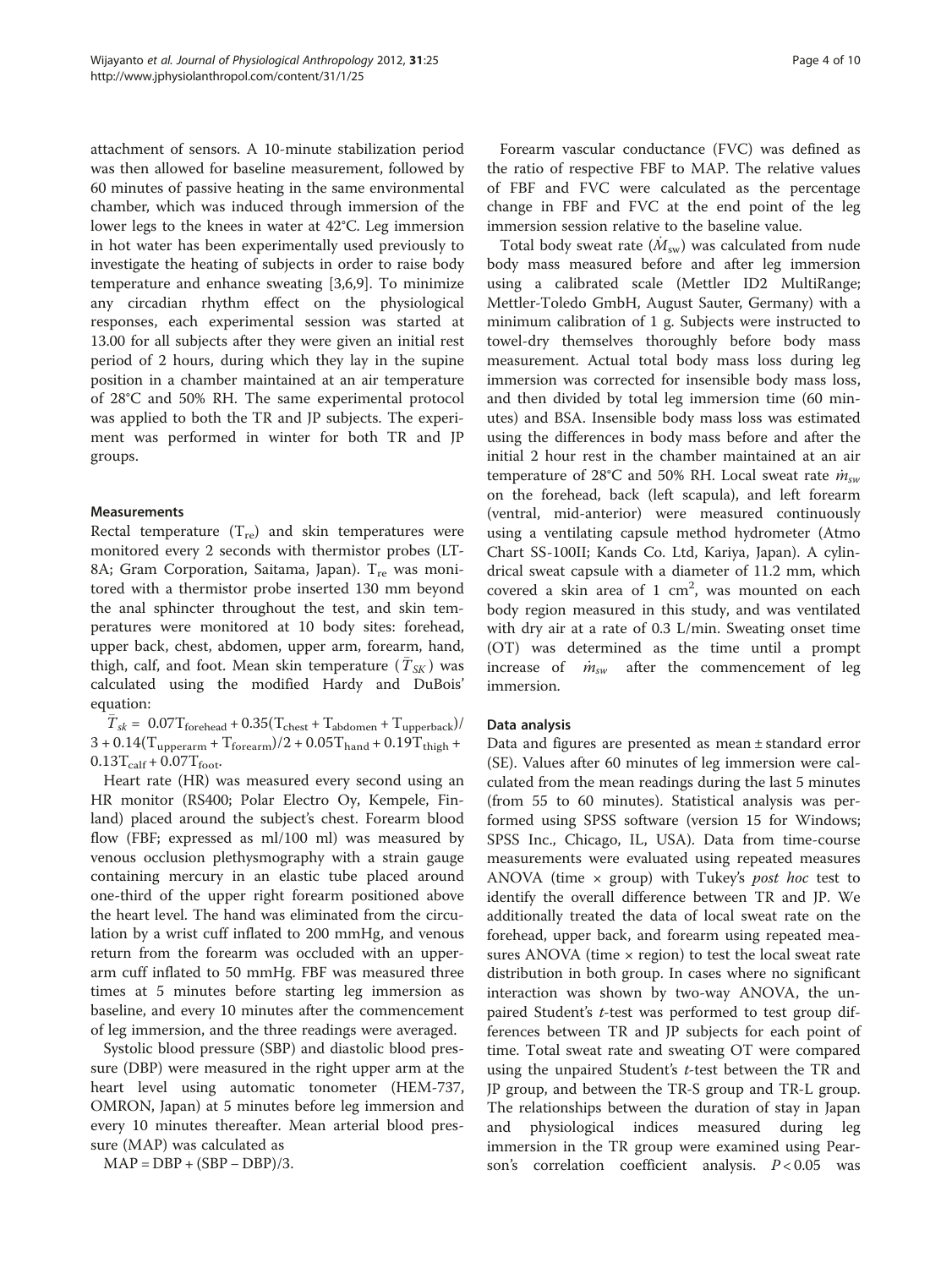considered significant with  $P < 0.1$  indicating a tendency toward a difference.

## Results

#### Thermoregulatory responses to heat in TR and JP

Figure 1 illustrates the time course and rise in  $T_{\text{re}}$ ,  $\Delta T_{\text{re}}$ , and  $\overline{T}_{sk}$  during 10 minutes of stabilization and 60 minutes of leg immersion in the TR and JP groups. The initial value of  $T_{\text{re}}$  before starting leg immersion was



significantly higher in the TR than in the JP group  $(37.00 \pm 0.06^{\circ} \text{C}$  and  $36.74 \pm 0.04^{\circ} \text{C}$ , respectively;  $P < 0.01$ ), and this continued until 15 minutes of leg immersion  $(P< 0.05)$ . At the end of 60 minutes of leg immersion T<sub>re</sub> reached 37.53 ± 0.08°C for TR and 37.46 ± 0.07°C for JP, which was not significantly different between the two groups ( $P = 0.55$ ). The reason for this lack of significant difference in T<sub>re</sub> was due to a significantly greater  $\Delta T_{\text{re}}$ in the JP group ( $P = 0.05$ ) starting from 20 minutes after the commencement of leg immersion (Figure 1B). There were no significant differences in  $\overline{T}_{sk}$  between the TR and JP groups before  $(33.33 \pm 0.10^{\circ}C \text{ and } 33.43 \pm 0.06^{\circ}C)$ , respectively;  $P = 0.43$ , and after 60 minutes of leg immersion  $(35.15 \pm 0.13^{\circ}C$  and  $34.90 \pm 0.22^{\circ}C$ , respectively;  $P = 0.39$ ).

There was no significant difference in HR between the TR and JP groups before  $(79 \pm 3 \text{ beats/min}$  and  $73 \pm 3 \text{ m}$ beats/min, respectively;  $P = 0.21$ ) or after 60 minutes of leg immersion  $(101 \pm 3 \text{ beats/min}$  and  $96 \pm 5 \text{ beats/min}$ , respectively;  $P = 0.37$ ).  $\triangle$ HR after 60 minutes of leg immersion did not differ between the TR and JP groups  $(22 \pm 3$  beats/min and  $22 \pm 3$  beats/min, respectively;  $P = 0.93$ ).

FBF at the baseline tended to be higher in the TR  $(3.42 \pm 0.32 \text{ ml}/100 \text{ ml})$  than in the JP group  $(2.61 \pm 0.31 \text{ ml}/100 \text{ ml})$  but did not reach statistical significance  $(P = 0.07)$ . At the end point of leg immersion, FBF did not significantly differ between TR and JP (6.47  $\pm$  0.61 ml/100 ml and 7.14  $\pm$  0.58 ml/100 ml, respectively;  $P = 0.43$ ). The relative change in FBF after 60 minutes of leg immersion was higher in the JP than in the TR group  $(193 \pm 24\%$  and  $92 \pm 13\%$ , respectively;  $P = 0.04$ ).

There were no significant differences in MAP between the TR and JP groups at baseline  $(81 \pm 2 \text{ mmHg}$  and  $85 \pm 2$  mmHg, respectively;  $P = 0.18$ ) or after 60 minutes of leg immersion  $(81 \pm 3 \text{ mmHg}$  and  $87 \pm 3 \text{ mmHg}$ , respectively;  $P = 0.11$ ).

FCV was significantly higher in the TR  $(0.04 \pm 0.01 \text{ ml})$ 100 ml/mmHg) than in the JP group at baseline  $(0.03 \pm 0.01 \text{ ml}/100 \text{ ml/mmHg}; P = 0.04)$ , but not at the end point of leg immersion  $(0.08 \pm 0.01 \text{ ml}/100 \text{ ml})$ mmHg and  $0.08 \pm 0.01$  ml/100 ml/mmHg, respectively;  $P = 0.84$ ). The relative change in FVC after 60 minutes of leg immersion was significantly higher in the JP than in the TR group  $(185 \pm 26\%$  and  $94 \pm 15\%$ , respectively;  $P = 0.006$ ).

 $M_{\rm sw}$  during 60 minutes of leg immersion showed a tendency to be lower in TR than in JP  $(71.05 \pm 4.93 \text{ g})$ m<sup>2</sup>/h and 88.33 ± 6.99 g/m<sup>2</sup>/h; *P* > 0.05).  $\dot{m}_{sw}$  on the forehead during 60 minutes of leg immersion tended to be lower in the TR than in the JP group  $(P=0.07)$ (Figure [2A](#page-5-0)). Meanwhile,  $\dot{m}_{sw}$  on the forearm and upper back during 60 minutes of leg immersion showed no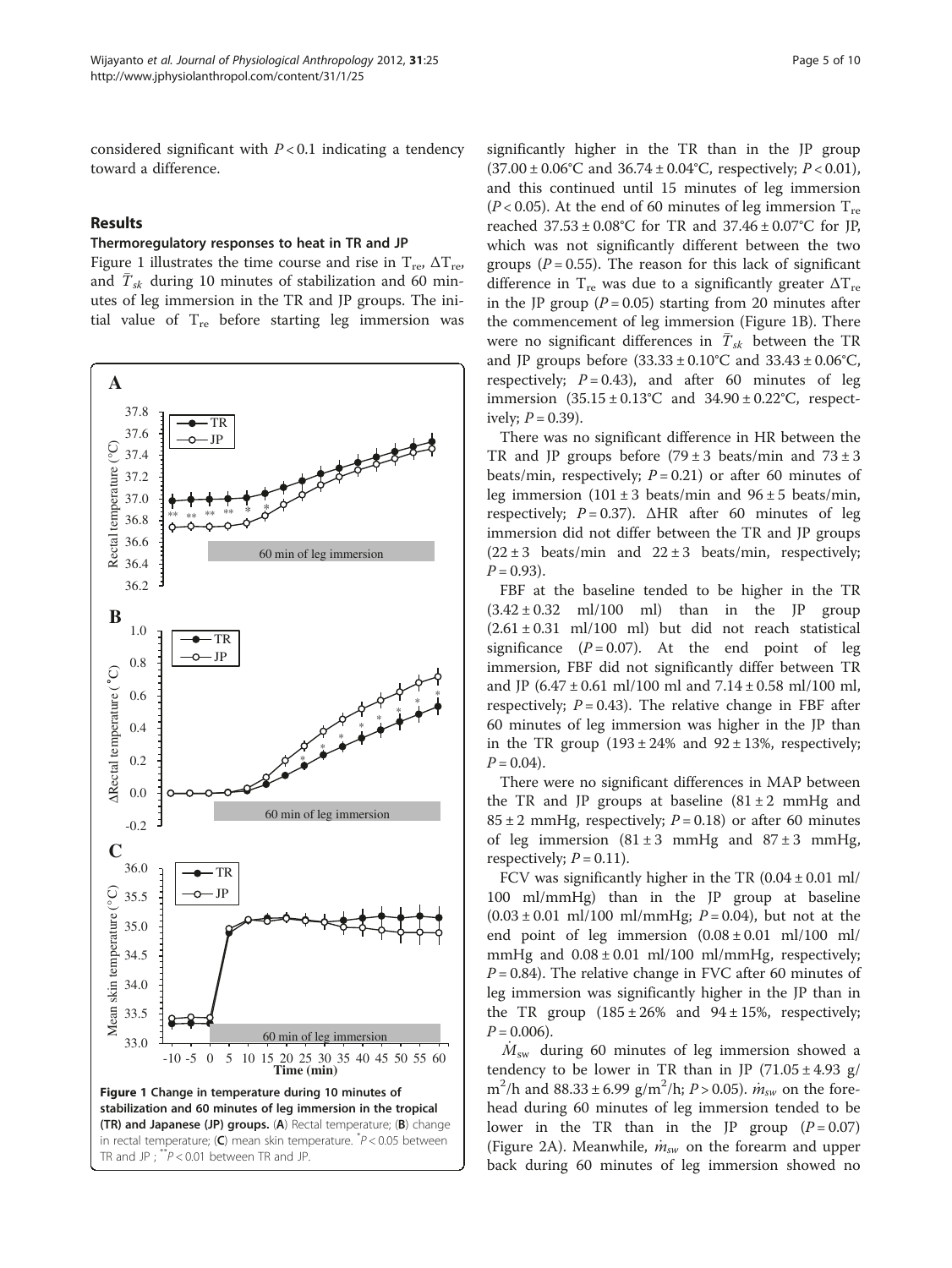<span id="page-5-0"></span>

differences between the TR and the JP group  $(P > 0.05)$ (Figure 2B,C).

Sweating OT on the upper back after the start of leg immersion was longer in the TR group than in the JP group ( $P = 0.04$ ), whereas there were no differences between the two groups in OT for the forehead  $(P = 0.16)$ or for the forearm  $(P = 0.42)$ .

## Relationship between physiological responses and duration of stay in Japan

Table [2](#page-6-0) summarizes the physiological responses of subjects during 60 minutes of leg immersion in all groups. There were no significant differences in  $T_{\text{re}}$  and,  $\bar{T}_{sk}$  between the TR-S and TR-L sub-groups, either at baseline or after 60 minutes of leg immersion. There was no difference in  $\Delta T_{\text{re}}$  between TR-S and TR-L, but there was a tendency towards a smaller  $\Delta T_{\text{re}}$  in TR-L and TR-S compared with  $\Delta T_{\text{re}}$  in JP, although this was not significant  $(P = 0.07$  for TR-L and  $P = 0.08$  and TR-S, respectively). Other physiological responses such as HR, ΔHR, FBF, FCV and the relative change in FBF and FCV after 60 minutes of leg immersion were not significantly different between TR-S and TR-L. However, the relative changes of FCV were significantly lower in TR-S and TR-L compared with JP ( $P = 0.04$  for TR-S and  $P = 0.03$  TR-L).

The  $M_{\rm sw}$  during 60 minutes of leg immersion looks smaller in TR-S group than in TR-L group (Table [2](#page-6-0))

however, there was no significant difference between the TR-S and TR-L groups ( $P = 0.31$ ).  $\dot{M}_{\text{sw}}$  tended to be lower in the TR-S than in the JP group  $(P = 0.07)$ , whereas there was no significant difference between the TR-L and the JP groups  $(P = 0.23)$ . OT for the forehead and upper back was significantly longer in the TR-S than the TR-L group ( $P < 0.01$  for the forehead and  $P = 0.03$ for the upper back), whereas OT for the forearm tended to be longer in TR-S than in TR-L  $(P = 0.07)$ . The TR-S group had a significantly longer OT on the forehead and upper back compared with the JP group  $(P = 0.01$  for the forehead and  $P < 0.001$  for the upper back), whereas there were no differences for the comparison between the TR-L and JP groups.

For the TR group, significant relationships were found between duration of stay in Japan and the  $M_{\rm sw}$  (r = 0.59,  $P < 0.05$ ) (Figure [3D](#page-7-0)), and  $M_{\rm sw}$  increased as the duration of stay in Japan increased. No statistical correlations between duration of stay and  $\dot{m}_{sw}$  were seen for any of the measured body regions. OT readings on the forehead  $(r = -0.73, P < 0.01;$  Figure [4A](#page-7-0)) and upper back  $(r = -0.66,$  $P = 0.02$ ; Figure [4B\)](#page-7-0) were negatively correlated with duration of stay in Japan, and they decreased as the duration of stay in Japan increased (from 4 to 47 months). There were no significant relationships seen between duration of stay and other physiological responses during 60 minutes of leg immersion ( $P > 0.05$ ).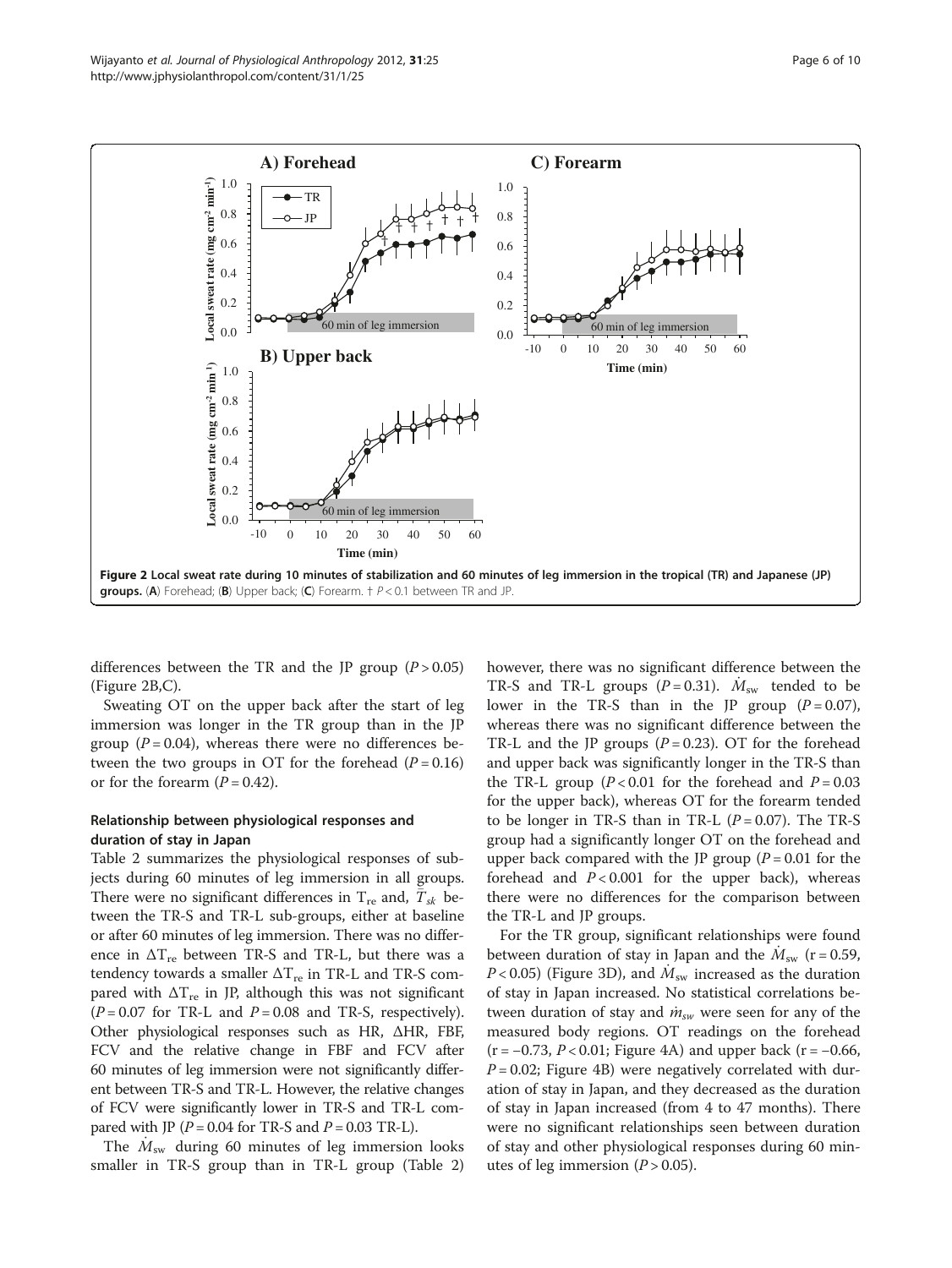| and the sapanese group (sr)               |                               |                               |                               |                  |  |  |
|-------------------------------------------|-------------------------------|-------------------------------|-------------------------------|------------------|--|--|
| Variable                                  | TR-S, $^{2}$ n = 5            | TR-L, $n = 7$                 | TR. $n = 12$                  | $JP, n = 12$     |  |  |
| Initial $T_{\text{re}}$ , $\textdegree$ C | $37.02 \pm 0.14^c$            | $36.98 \pm 0.06^{\circ}$      | $37.00 \pm 0.06^{\circ}$      | $36.74 \pm 0.04$ |  |  |
| Final $T_{\text{ref}}^{\text{o}}$ °C      | $37.62 \pm 0.12$              | $37.49 \pm 0.08$              | $37.53 \pm 0.08$              | $37.46 \pm 0.07$ |  |  |
| $\Delta T_{\text{re}}^{\circ}C$           | $+0.60 \pm 0.07$ <sup>e</sup> | $+0.51 \pm 0.07$ <sup>e</sup> | $+0.53 \pm 0.06^{\circ}$      | $+0.72 \pm 0.05$ |  |  |
| Initial $\overline{T}_{\textit{sk}}$ °C   | $33.29 \pm 0.12$              | $33.37 \pm 0.15$              | $33.33 \pm 0.10$              | $33.43 \pm 0.06$ |  |  |
| Final $\overline{T}_{\textit{sk}}$ °C     | $35.09 \pm 0.18$              | $35.20 \pm 0.33$              | $35.15 \pm 0.13$              | $34.90 \pm 0.22$ |  |  |
| HR, beats/min                             | $76 \pm 3$                    | $81 \pm 4$                    | $79 \pm 3$                    | $73 \pm 3$       |  |  |
| $\Delta$ HR, beats/min                    | $27 \pm 3$                    | $20 \pm 4$                    | $22 \pm 3$                    | $22 \pm 3$       |  |  |
| Baseline FBF, ml/100 ml                   | $2.96 \pm 0.25^e$             | $3.75 \pm 0.49^e$             | $3.42 \pm .32^e$              | $2.61 \pm 0.29$  |  |  |
| Final FBF, ml/100 ml                      | $5.92 \pm 0.53$               | $6.87 \pm 0.92$               | $6.47 \pm 0.43$               | $7.14 \pm 0.58$  |  |  |
| Relative change in FBF, %                 | $99 \pm 16^{\circ}$           | $88 \pm 20^{\circ}$           | $92 \pm 13^{\circ}$           | $193 \pm 24$     |  |  |
| Baseline FVC, ml/100 ml/mmHg              | $0.04 \pm 0.01^e$             | $0.047 \pm 0.01^e$            | $0.042 \pm 0.00^{\circ}$      | $0.03 \pm 0.03$  |  |  |
| Final FVC, ml/100 ml/mmHg                 | $0.07 \pm 0.01$               | $0.09 \pm 0.01$               | $0.08 \pm 0.01$               | $0.08 \pm 0.01$  |  |  |
| Relative change in FVC, %                 | $97 \pm 16^{\circ}$           | $93 \pm 24^{\circ}$           | $94 \pm 15^{\circ}$           | $185 \pm 26$     |  |  |
| $M_{\rm sw}$ , g/m <sup>2</sup> /h        | 63.1 $\pm$ 8.10 <sup>e</sup>  | $79.0 \pm 6.1$                | 71.64 $\pm$ 4.93 <sup>e</sup> | $88.33 \pm 6.99$ |  |  |
| OT on the forehead, minutes               | $17.9 \pm 0.8^{f_C}$          | $11.2 \pm 17.9$               | $14.5 \pm 1.37$               | $11.7 \pm 1.4$   |  |  |
| OT on the upper back, minutes             | $17.6 \pm 0.8^{f}$ ,          | $11.3 \pm 0.8$                | $14.4 \pm 1.45^{3}$           | $10.3 \pm 1.2$   |  |  |
| OT on the forearm, minutes                | $13.0 \pm 2.0$ <sup>9</sup>   | $8.8 \pm 1.4$                 | $10.9 \pm 1.33$               | $12.5 \pm 1.4$   |  |  |

<span id="page-6-0"></span>Table 2 Physiological responses to 60 minutes of leg immersion of subjects in the tropical Asian group (TR, TR-S, TR-L) and the Japanese group (JD)<sup>1</sup>

a Data are presented as mean ± standard error.

b Abbreviations: T<sub>re</sub>, rectal temperature; ΔT<sub>re</sub>, rise in rectal temperature after 60 minutes of leg immersion; Τ<sub>sk</sub>, mean skin temperatures; FBF, forearm blood flow;<br>FVC forearm vascular conductance: HB, heart rate: FVC, forearm vascular conductance; HR, heart rate; ΔHR, change in heart rate after 60 minutes of leg immersion;  $M_{\text{sw}}$ , total sweat rate; OT, sweating onset time; TR-L, Tropical subjects who had stayed in Japan for > 23 months before the experiment; TR-S, Tropical subjects who had stayed in Japan for < 11 months before the experiment.

 $\epsilon$ P < 0.05 compared with the JP group.  ${}^{\mathsf{C}}\mathsf{P}$ <0.05 compared with the JP group.<br> ${}^{\mathsf{d}}\mathsf{P}$ <0.01 compared with the JP group.

<sup>a</sup>P<0.01 compared with the JP group.<br><sup>e</sup>P<0.1 compared with the JP group.

 $\mathrm{P}$  < 0.1 compared with the JP group.

 $f$   $P$  < 0.05 between TR-S and TR-L.

 $P$  < 0.1 between TR-S and TR-L.

## Discussion

It is generally agreed that heat acclimatization is mainly influenced by environmental factors [[28](#page-9-0)-[30\]](#page-9-0), although some authors believe that genetic factors are more important [[26,27\]](#page-9-0). Heat tolerance gained from long-term heat adaptation was reported to be decayed after prolonged residence in temperate areas [\[21,22,24,25](#page-9-0)]. In the present study, we observed the changes in sweating reaction, as indicated by a shortened sweating OT and an increased in total sweat rate, in subjects who had immigrated from their native countries in tropical regions to the temperate country of Japan, and had stayed for up to 47 months in this temperate area.

The subjects who stayed in Japan for longer than 23 months (TR-L) sweated earlier on the forehead and upper back than those who stayed in Japan for less than 11 months (TR-S) (Table 2). The sweating OT of the TR group became shorter as the duration of stay in Japan increased (Figure [4\)](#page-7-0). These findings corroborate the study of Saat *et al.* [\[24](#page-9-0)] and Lee *et al.* [\[25](#page-9-0)], who reported changes in sweating reaction as the duration of stay in Japan increased. Prolonged residence in temperate areas by tropical natives modified the sweating mechanism in the direction typical for temperate natives, characterized by an earlier onset of sweating [[25](#page-9-0)]. In contrast to a previous study, which found that Okinawa residents who stayed in the Japanese mainland for more than 10 years had greater body weight loss and greater peak local sweating than those who stayed for shorter periods [\[21](#page-9-0)], we did not find any significant differences in total sweat rate between the TR group with longer stay and those with shorter stay (Table 2). However, the total sweat rate of those TR subjects who had lived in Japan for more than 23 months but less than 47 months did not differ inform those of the JP group. In addition, total sweat rate increased linearly with the duration of stay in Japan (Figure [3D\)](#page-7-0).

We did not find any evidence for decay of heat acclimatization for the other physiological indices measured in this study. These other physiological responses to heat were in agreement with the results of other studies, including smaller increases in rectal temperature [[1,3,6\]](#page-8-0), lower local sweat rate on the forehead [\[3](#page-8-0)], lesser degrees of sweating [[9,10,](#page-8-0)[25](#page-9-0),[27](#page-9-0),[33](#page-9-0)], a delay in sweating OT [[9,](#page-8-0)[34,35\]](#page-9-0) and lower forearm blood flow [[3](#page-8-0),[27](#page-9-0)-[29\]](#page-9-0) in the tropical group compared with the Japanese group, reinforcing the current state of heat acclimatization in tropical natives that has been reported in earlier studies.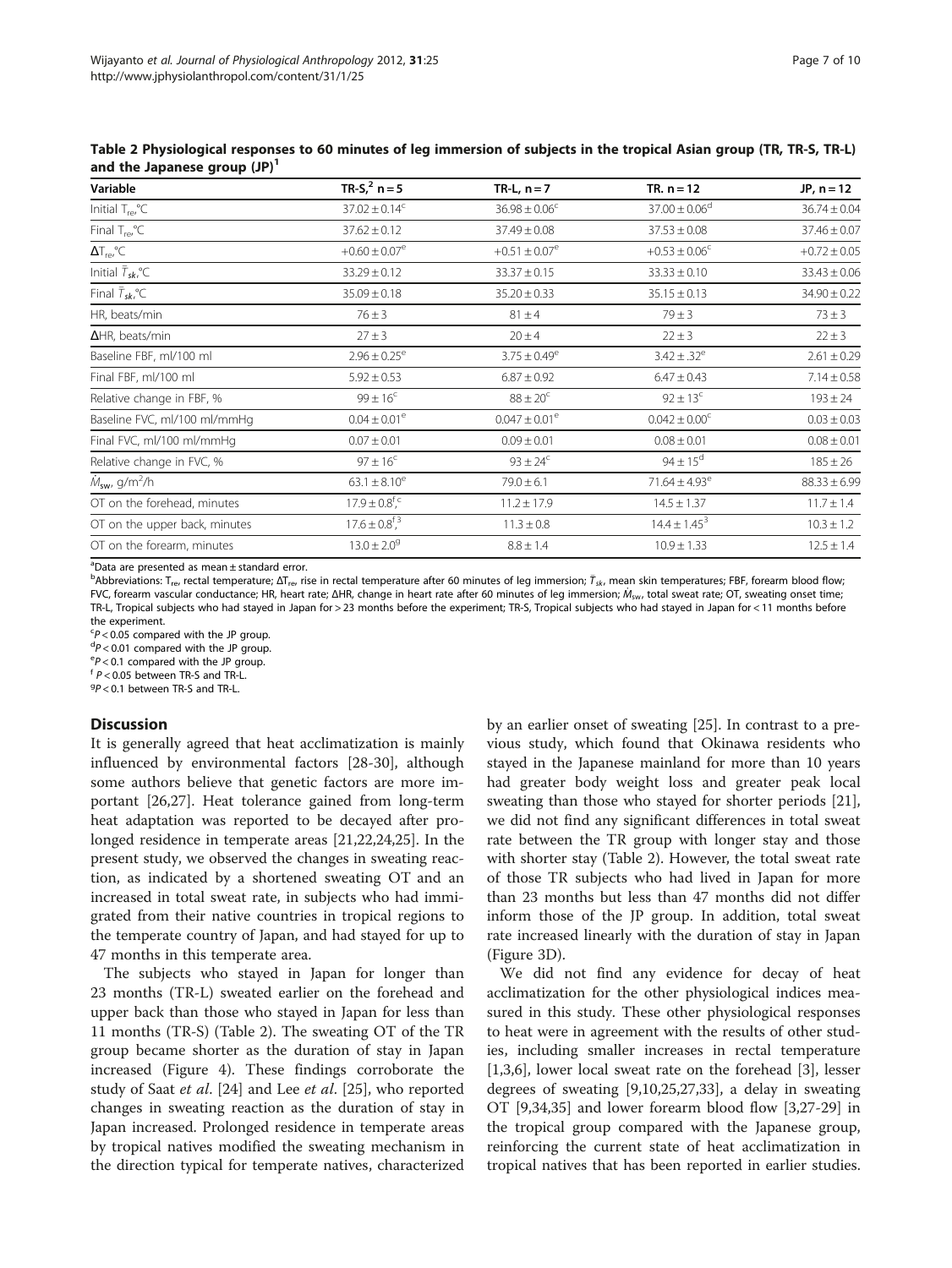<span id="page-7-0"></span>

These physiological indices, except for total sweat rate and sweating OT, did not change as the period of stay increased. Hori et al. [\[22](#page-9-0)] reported that Japanese subjects from Okinawa reflected more advanced heat acclimatization than mainland Japanese subjects, even though the former had migrated to the main island of Japan less than 3 years previously. In a short-term heatacclimation study, the percentage decay of acclimation was greater for sweat rate and HR than for core temperature after ceasing acclimation [\[15,18,20\]](#page-9-0). Weller et al. [[20\]](#page-9-0) suggested that decay in HR and sweat loss were greater than that in rectal temperature in their study because the cardiovascular adaptations are the first to adapt during heat acclimation and thus are also the first to decay, whereas the adjustments in sweat rate are the last to adapt during heat acclimation [[32\]](#page-9-0). In the present study, decay in HR and  $T_{re}$  were not apparent, whereas a decay in sweating responses was evident. These results suggest that the smaller rise in  $T_{re}$  and other physiological indices, except for sweating responses, in tropical natives were not altered by a prolonged stay in a temperate area.

However, several factors that might result in the decay of acclimatization in this study need to be taken in to

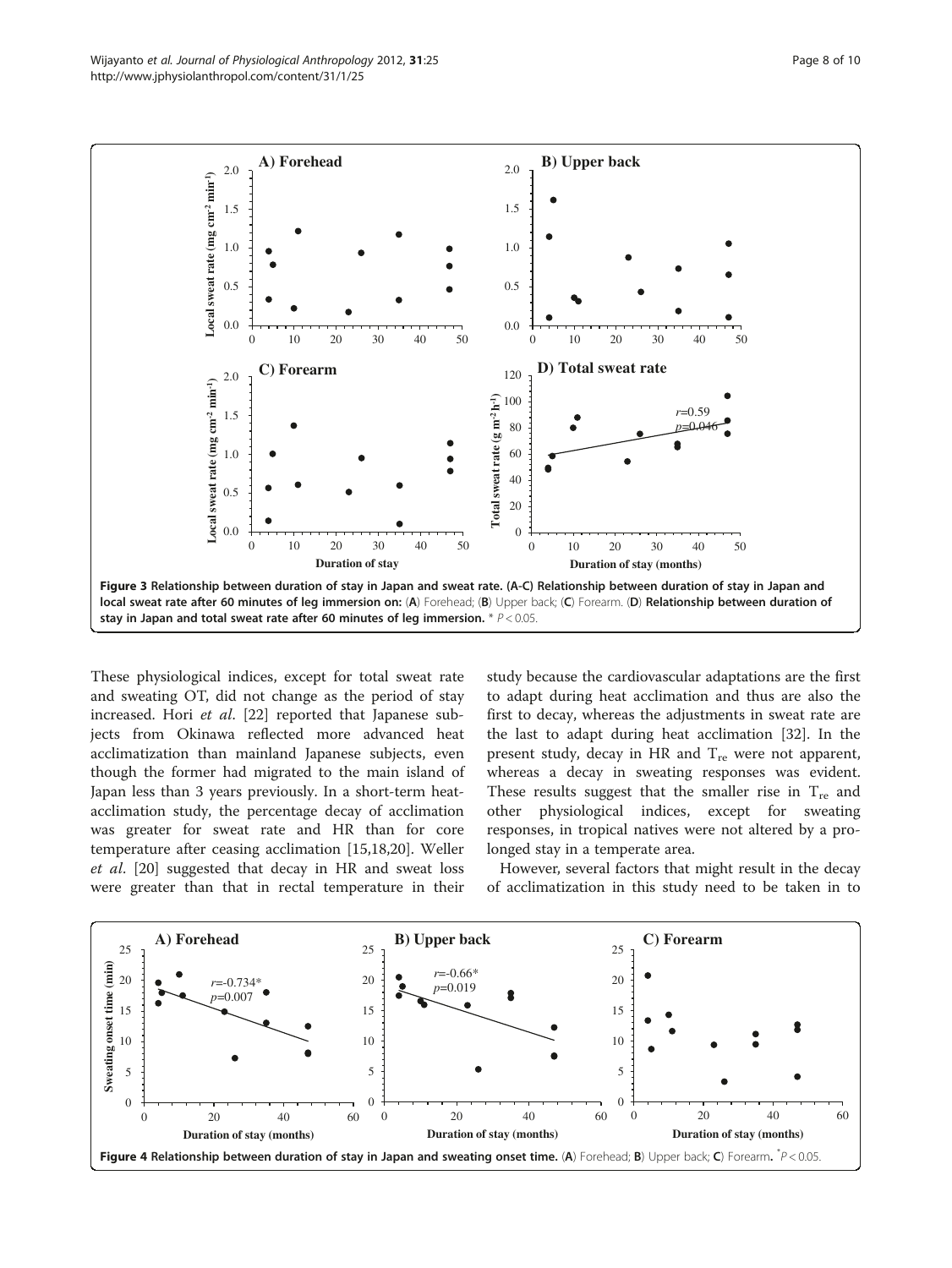<span id="page-8-0"></span>account. The first factor is the length of stay in the temperate area; in this study, the mean duration of stay of the TR group in Japan less than 4 years, which might not be sufficiently long to produce significant changes in thermoregulatory responses to heat. As reported by Hori et al. [\[21](#page-9-0)], changes in sweating response can be clearly seen in subjects after migrating and staying in a temperate area for more than 10 years. Additionally, Kuno [8] suggested that residence for more than 6 years is necessary to acquire the same capacity as people native to that area. Secondly, after moving to and residing in a temperate area, tropical natives will have experienced different seasons. Thus, seasonal variation in thermoregulatory responses might exist, not only in the temperate natives, who clearly show seasonal variations in physiological responses to heat [[36](#page-9-0),[37](#page-9-0)], but also in tropical natives during their prolonged residence in temperate areas. Third, other factors such as changes in dietary habits and physical activities are possible underlying factors explaining the decay of acclimatization in the present study. However, in this study, it was difficult to control the third factors during their prolonged stayed in Japan. Hence, the effect of these third factors on the decay of acclimatization might be negligible. Further studies on physiological responses to heat in tropical natives will need to take into account the above factors in order to obtain a comprehensive understanding of decay of acclimatization in tropical natives who are residing in temperate areas.

## Conclusion

There are two salient points of the present study. First, the sweating responses to passive heat exposure of tropical natives who were born and raised in the tropics but had stayed in Japan for up to 47 months decayed during their prolonged stay in this temperate area, signifying a time-dependent characteristic. Second, a smaller increase in rectal temperature in tropical subjects and other physiological indices, except for sweating responses, were not altered by prolonged stay in temperate area. From these findings, we concluded that the nature of heat acclimatization of the sweating response to passive heat exposure that the tropical group has acquired from longterm heat acclimatization started to decay after they moved to a temperate area. No evidence for decay in the other physiological indices, indicated that the heat tolerance the tropical group had acquired from long-term heat acclimatization may be retained, and although it partially decays, it does not completely diminish during a residence of for less than 4 years in a temperate area. The decay in sweating response after having stayed in temperate area seen in the present study indicates that heat in tropical natives reflects physiological adjustments to environmental condition rather than genetic factors.

#### Competing interests

The authors declare that they have no competing interests.

#### Authors' contributions

TW contributed to the conception and design of study, data analysis, and interpretation, and wrote the manuscript; HW contributed to the design of the study and the analysis; ST contributed to the data collection; and YT had the overall responsibility for the conception and study design. All authors read and approved the final manuscript.

#### Acknowledgments

We thank all the subjects participating in this study. We also thank Mutsuhiro Fujiwara and Shizuka Umezaki for their technical assistance with this study. This study was supported by Research Fellowship for Young Scientist program, DC-1, (232350) from the Japan Society for the Promotional Science.

#### Author details

<sup>1</sup>Department of Human Science, Faculty of Design, Kyushu University, 4-9-1, Shiobaru, Minami-ku, Fukuoka 815-8540, Japan. <sup>2</sup>Education Center, Faculty of Engineering, Chiba Institute of Technology, Chiba, Japan.

#### Received: 22 May 2012 Accepted: 20 August 2012 Published: 13 September 2012

#### References

- 1. Lee JY, Wakabayashi H, Wijayanto T, Hashiguchi N, Saat M, Tochihara Y: Ethnic differences in thermoregulatory responses during resting, passive and active heating: application of Werner's adaptation model. Eur J Appl Physiol 2011, 111(12):2895–2905.
- 2. Wakabayashi H, Wijayanto T, Lee JY, Hashiguchi N, Saat M, Tochihara Y: Comparison of heat dissipation response between Malaysian and Japanese males during exercise in humid heat stress. Int J Biometeorol 2011, 55(4):509–517.
- 3. Wijayanto T, Wakabayashi H, Lee JY, Hashiguchi N, Saat M, Tochihara Y: Comparison of thermoregulatory responses to heat between Malaysian and Japanese males during leg immersion. Int J Biometeorol 2011, 55 (4):491–500.
- 4. Raynaud J, Martineaud J, Bhatnagar O, Vieillefond H, Durand J: Body temperature during rest and exercise in residents and sojourners in hot climate. Int J Biometeor 1976, 20(4):309–314.
- Nguyen MH, Rutkowska D, Tokura H: Field studies on circadian rhythms of core temperature in tropical inhabitants compared with those in European inhabitants. Biol Rhythm Res 2001, 32(5):547–556.
- 6. Nguyen MH, Tokura H: Sweating and tympanic temperature during warm water immersion compared between Vietnamese and Japanese living in Hanoi. J Hum Ergol (Tokyo) 2003, 32(1):9–16.
- 7. Nguyen M, Tokura H: Observations on normal body temperatures in vietnamese and Japanese in Vietnam. J Physiol Anthropol 2002, 21(1):59–65.
- 8. Kuno Y: Human perspiration: Springfield. Illinois: Charles C Thomas publisher; 1956.
- 9. Matsumoto T, Kosaka M, Yamauchi M, Yang GJ, Lee JM, Amador J, Praputpittaya C, Yongsiri A, Boonayathap U: Analysis of the Mechanisms of Heat Acclimatization: comparison of heat-tolerance between Japanese and Thai Subjects. Tropical medicine 1991, 33(4):127–133.
- 10. Saat M, Sirisinghe RG, Singh R, Tochihara Y: Effects of short-term exercise in the heat on thermoregulation, blood parameters, sweat secretion and sweat composition of tropic-dwelling subjects. J Physiol Anthropol Appl Human Sci 2005, 24(5):541–549.
- 11. Thomson ML: A comparison between the number and distribution of functioning eccrine sweat glands in Europeans and Africans. J Physiol 1954, 123(2):225–233.
- 12. Buono MJ, Heaney JH, Canine KM: Acclimation to humid heat lowers resting core temperature. Am J Physiol 1998, 274(5 Pt 2):R1295–R1299.
- 13. Patterson MJ, Stocks JM, Taylor NA: Sustained and generalized extracellular fluid expansion following heat acclimation. J Physiol 2004, 559(Pt 1):327–334.
- 14. Nielsen B, Hales JR, Strange S, Christensen NJ, Warberg J, Saltin B: Human circulatory and thermoregulatory adaptations with heat acclimation and exercise in a hot, dry environment. The Journal of Physiology 1993, 460(1):467–485.